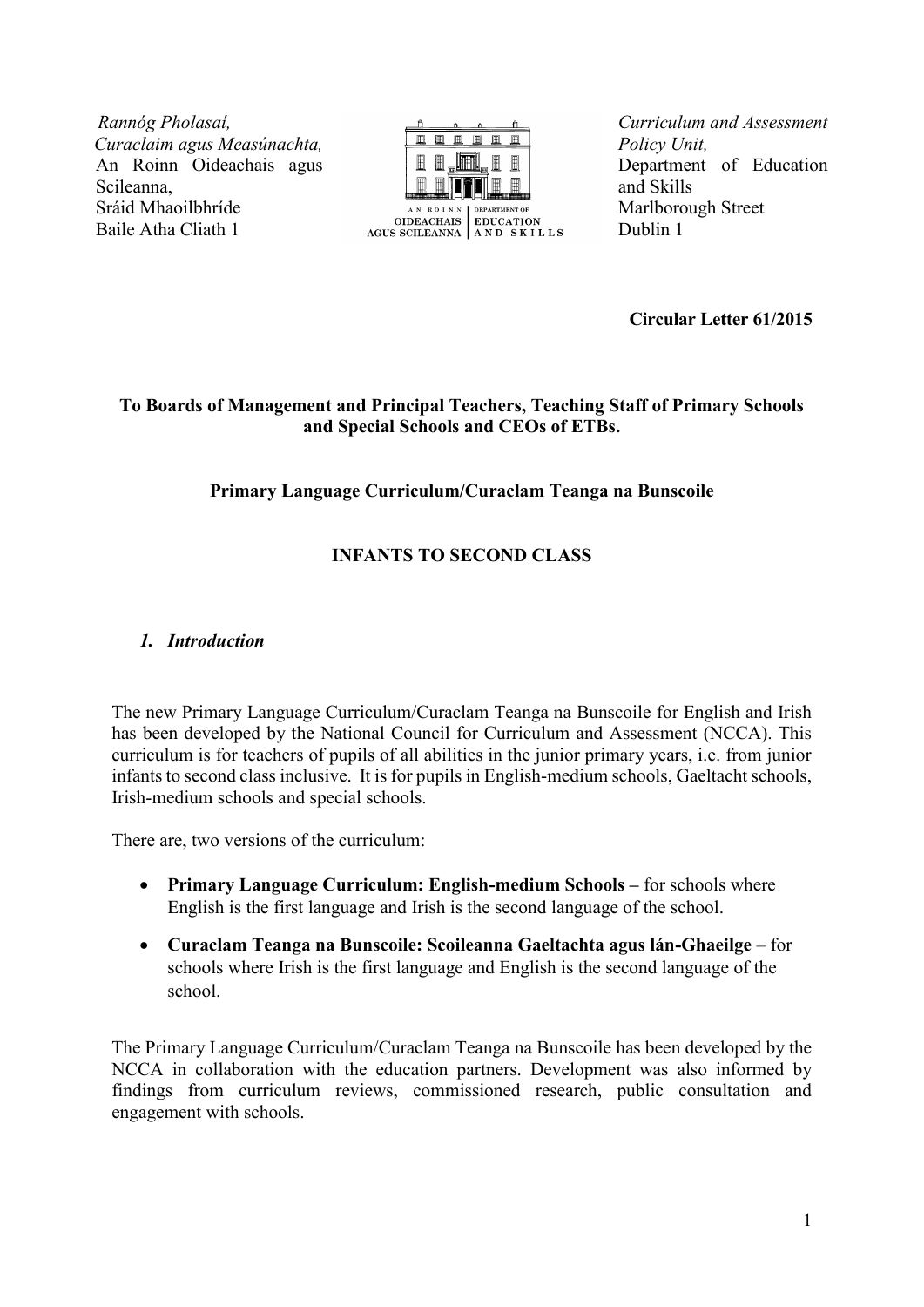# *2. Overview of the new Primary Language Curriculum/Curaclam Teanga na Bunscoile*

The Primary Language Curriculum/Curaclam Teanga na Bunscoile is an integrated curriculum. This means that it has the same structure and strands for English and Irish — Oral Language/Teanga ó Bhéal, Reading/Léitheoireacht and Writing/Scríbhneoireacht. This integration between languages can help primary teachers to plan for and support children's progression in the two languages.

The curriculum has four interconnected parts as shown below.



- **Learning Outcomes** replace content objectives in the 1999 curriculum and describe the expected language learning and development for children at the end of a two-year period.
- **Progression Continua** describe, in broad terms, milestones and steps in a child's journey in his/her language learning and development.
- **Support Material** replaces the Teacher Guidelines in the 1999 curriculum and includes practical advice illustrated with online digital resources, videos and photos, to inform teachers' work in the school's first and second languages. Such advice will relate to different aspects - oral language, reading and writing. Additional guidance regarding implementation of the new language curriculum in the SEN context will be included in the support material in due course.
- **Examples** developed by teachers and children, show children's language learning and development across the three strands and across a range of school contexts. These examples are linked to Learning Outcomes and Progression Continua, and are presented as short videos.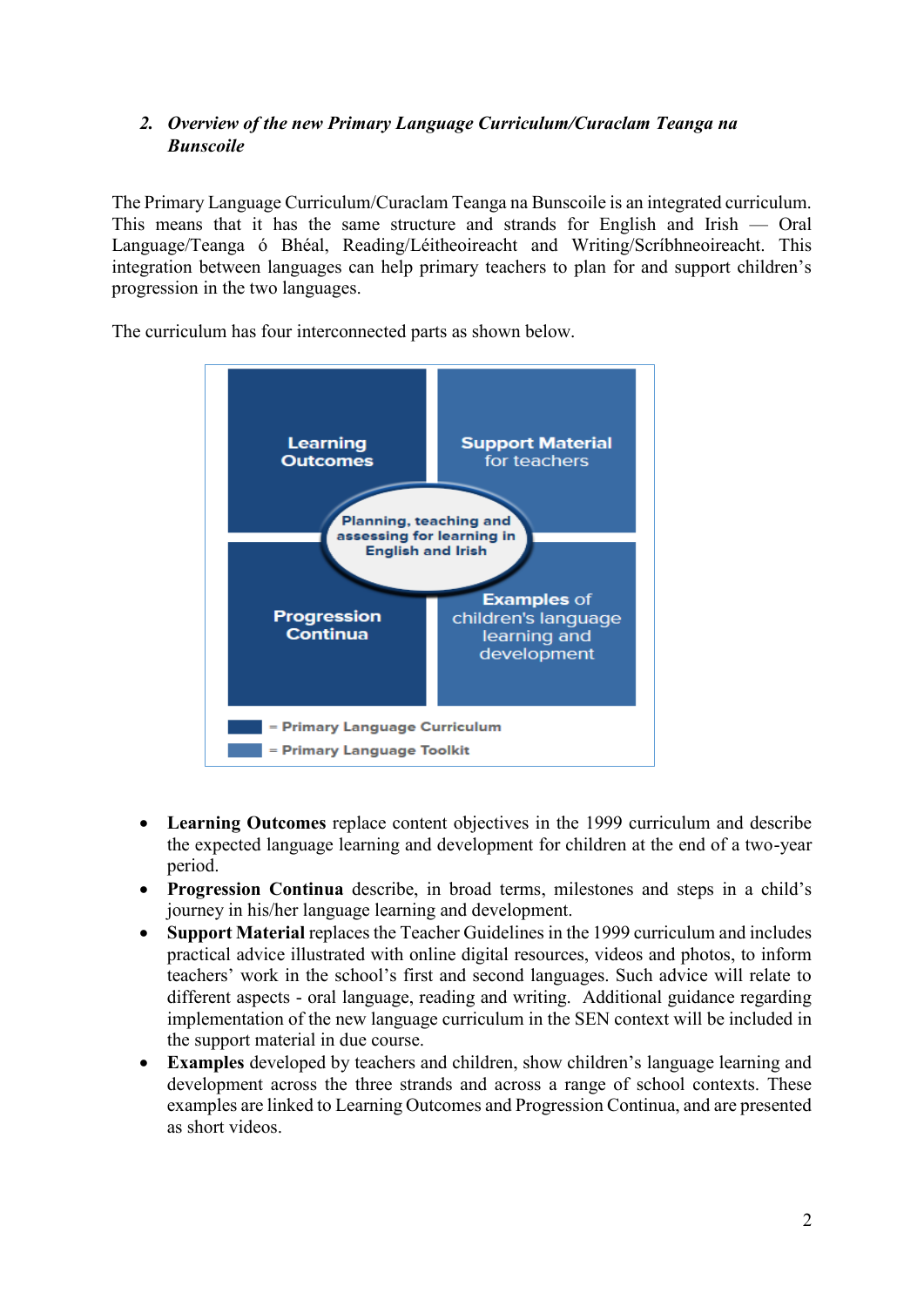The curriculum reflects the principles, practice guidelines, and focus on integration in *Aistear: the Early Childhood Curriculum Framework* (NCCA, 2009) and supports continuity between children's learning and development in early childhood settings and in infant classes.

The new curriculum differs from the 1999 curriculum for English and Gaeilge in the following ways:

- It is integrated it has the same curriculum structure for both languages
- It has fewer outcomes than the 1999 curriculum
- It includes a continuum of significant milestones for children's language learning and development for each strand: oral language, reading and writing
- It includes practical examples of children's work

In the first instance, this new curriculum is for junior infants to second class. Work is ongoing in relation to the curriculum for third to sixth classes.

# *3. Immersion in Irish Medium or Gaeltacht Schools*

To facilitate the practice of immersion education in Irish-medium schools for learners of Irish, and to support continuity in the development of native speakers' competence in the language, Irish medium schools and Gaeltacht schools may implement a period of total early immersion up to the end of senior infants. Such a decision should be taken following consultation with the patron, teachers and parents' associations and be subject to the approval of the school's board of management.

# *4. Links to School Self-Evaluation*

Schools are advised to use the current process of school self-evaluation (SSE) when introducing the Primary Language Curriculum. Schools should build on their collaborative experiences of looking at teaching and learning in literacy and numeracy in a focused way using the teaching and learning framework and the six-step school self-evaluation process to improve pupils' language learning of English and Irish. Schools will need to take particular account of their school context.

Schools are encouraged to identify from a whole-school perspective what is working well and areas of priority in relation to the introduction of the new approaches and emphases in the Primary Language Curriculum. Targets and actions for improvement in relation to language teaching and learning can be identified in a school improvement plan. The relevant curricular, assessment, learning-support and special education sections of the whole-school plan should be updated in line with the phased implementation of the Primary Language Curriculum.

The school self-evaluation website [http://schoolself-evaluation.ie](http://schoolself-evaluation.ie/) will continue to provide additional online resources and material for schools and teachers to support the continuing improvement of teaching and learning in schools and centres for education.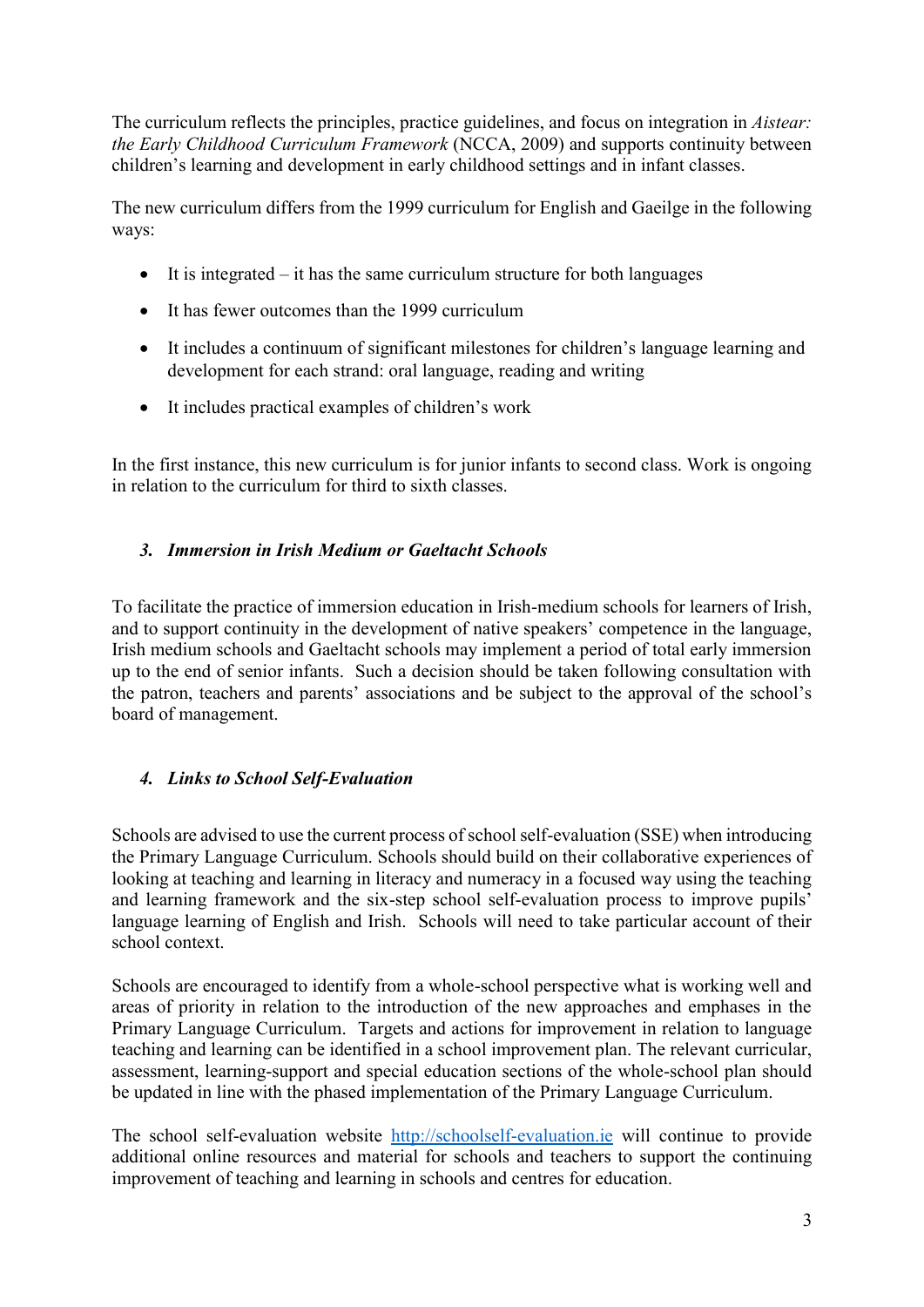## *5. Implementation*

The new curriculum will be implemented on a phased basis from September 2016.

#### *School Year 2016/17*

There will be an initial emphasis on the Oral Language/Teanga ó Bhéal strand. From September 2016, this strand will begin to be implemented for infants to second class.

#### *School Year 2017/18*

From September 2017 the Reading/Léitheoireacht and Writing/Scríbhneoireacht strands will begin to be implemented for infants to second class alongside the oral language strand.

### *School Year 2018/19*

From September 2018, there will be full implementation of all strands for infants to second class.

### *School Year 2019/20*

From September 2019, implementation of Primary Language Curriculum/Curaclam Teanga na Bunscoile for third to sixth class will begin.

## *6. Support for Schools and Teachers*

Continuing professional development (CPD) to support principals and teachers in the implementation of the new curriculum will be made available through the Professional Development Service for Teachers (PDST).

In line with the phased implementation approach, a three-year CPD framework is planned as follows:-

### *Year 1 November 2015 to June 2016*

Familiarisation with the curriculum and initial preparation for schools, introduction to and planning for teaching and learning using the learning outcomes and the progression continua of the oral language strand.

### This will involve

a) a half-day information seminar for school Principals (facilitated by PDST), followed by a half-day school closure for in-school, whole-staff CPD through use of on-line supports and b) one subsequent full-day seminar for school Principals and one other teacher (facilitated by PDST), followed by a half-day school closure for in-school, whole-staff CPD through use of on-line supports.

Substitution for attendance at seminars, where required, will be provided.

### *Year 2 School-year 2016/17*

Support for implementation and enablement – Oral Language